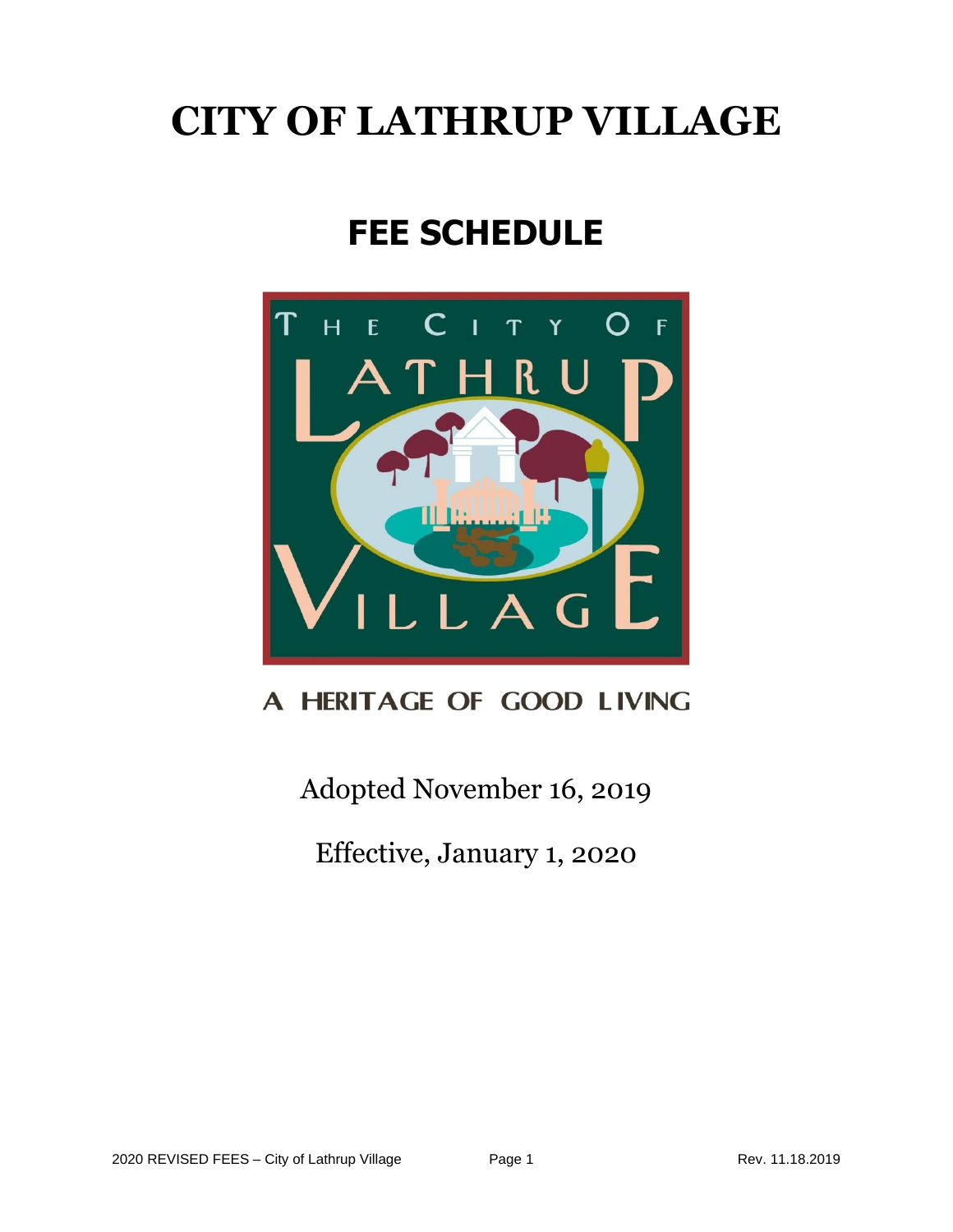## **TABLE OF CONTENTS**

| <b>Building and Code Enforcement Department</b>          |  |
|----------------------------------------------------------|--|
|                                                          |  |
|                                                          |  |
|                                                          |  |
|                                                          |  |
|                                                          |  |
|                                                          |  |
| Heating, Cooling, Burning Equipment and Apparatus Fees17 |  |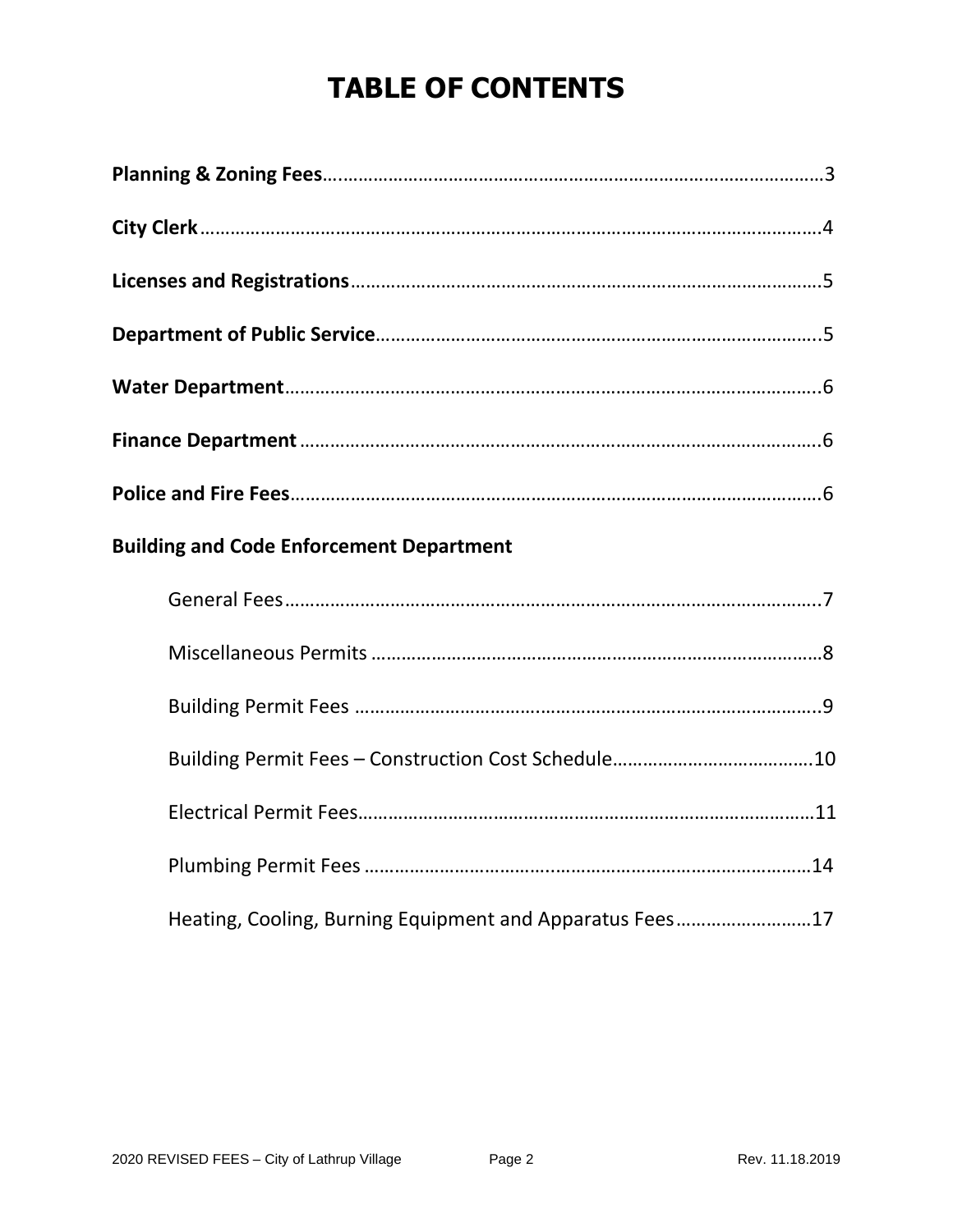### **CITY OF LATHRUP VILLAGE**

### **PLANNING & ZONING FEES**

**ADOPTED OCTOBER 24, 2019**

| <b>Planning Review Fees</b>          |                                                                        |  |  |  |
|--------------------------------------|------------------------------------------------------------------------|--|--|--|
| <b>Application Type</b>              | <b>New Fee</b>                                                         |  |  |  |
| Lot Split                            | $$400 + $10/$ lot                                                      |  |  |  |
| Rezoning                             | \$895 plus \$15/acre over 10                                           |  |  |  |
| Special Land Use Request             | \$1,750                                                                |  |  |  |
| Multi-Family Site Plan Review        | $$1,225 + $1/$ unit                                                    |  |  |  |
| <b>Commercial Site Plan Review</b>   | \$1,300                                                                |  |  |  |
| <b>Engineering Plan Review</b>       | \$500                                                                  |  |  |  |
| Planned Unit Development             | \$1,000 plus \$100/acre or fraction thereof                            |  |  |  |
| <b>Administrative Review</b>         | \$250                                                                  |  |  |  |
| <b>Zoning Board of Review</b>        |                                                                        |  |  |  |
| Commercial (Dimensional)             | \$500 for 1st variance;<br>\$150/additional variance on the same site  |  |  |  |
| Residential (Dimensional)            | \$300 for 1st variance;<br>\$100/additional variance on the same site. |  |  |  |
| Use Variance                         | \$850                                                                  |  |  |  |
|                                      |                                                                        |  |  |  |
| <b>Extra Pre-Application Meeting</b> | \$300                                                                  |  |  |  |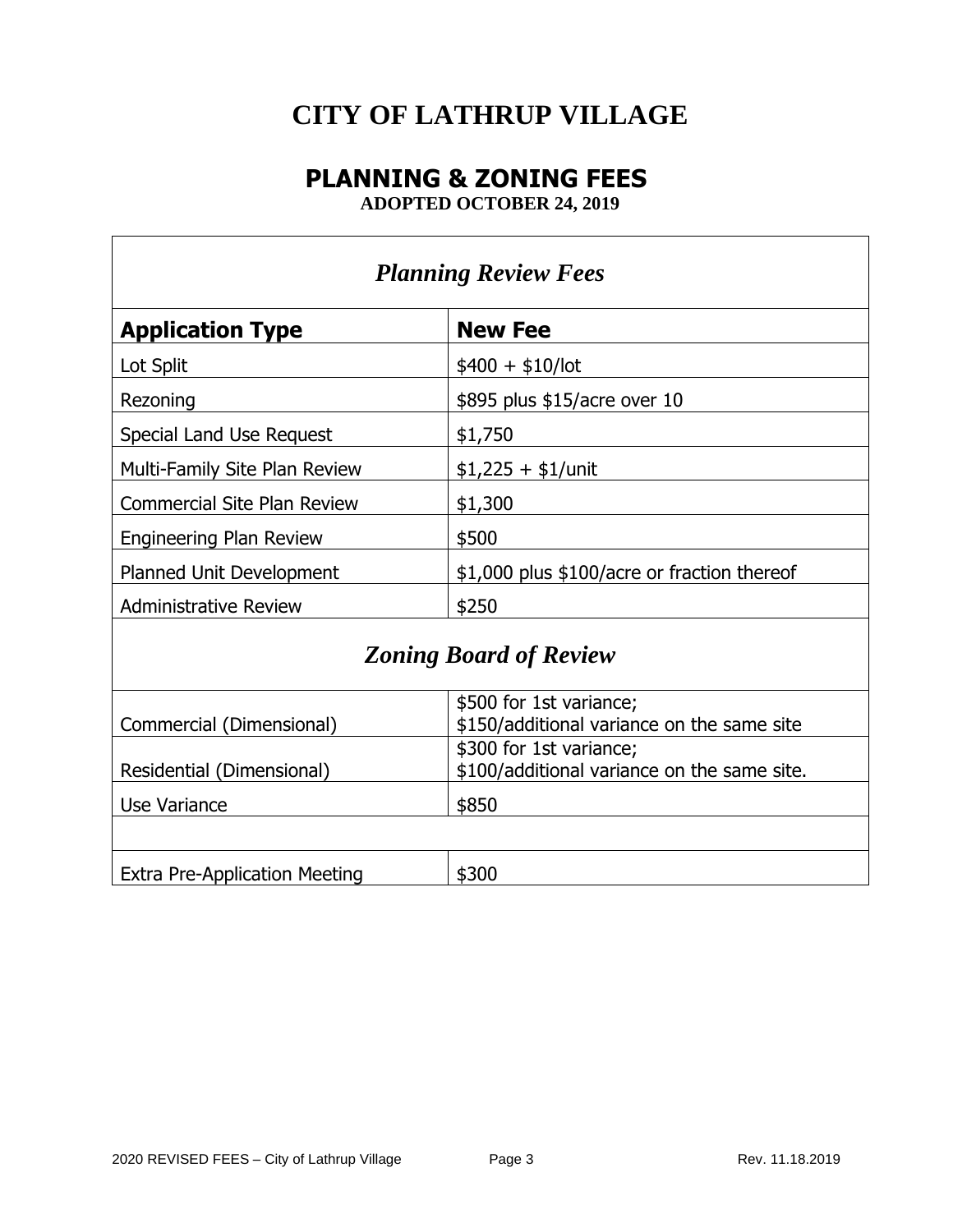### **CITY CLERK FEES**

| <b>AUDIT REPORT</b>                                              | \$25.00                 |
|------------------------------------------------------------------|-------------------------|
| <b>BUDGET BOOKLET</b>                                            | $$.50$ /pp              |
| FREEDOM OF INFORMATION ACT REQUEST (FOIA)                        |                         |
| For hard and/or email copies                                     | $$.10$ pp + hourly rate |
| Additional cost for copies on electronic media (CD, disk, drive) | \$20.00                 |
| Please see the City's FOIA Policy For Additional Information     |                         |
| <b>MUNICIPAL REFERENCE BOOKS</b>                                 |                         |
| City Charter<br>➤                                                | \$<br>5.00              |
| Municipal Code of Ordinances (not bound)<br>➤                    | 75.00<br>\$             |
| Municipal Code of Ordinances (bound)<br>➤                        | \$125.00                |
| Zoning Book<br>➤                                                 | 25.00<br>\$             |
| <b>NOTARY SERVICE</b>                                            | 10.00<br>\$             |
| PRECINCT MAP/CITY MAP                                            | 2.00<br>\$              |
| <b>VOTER REGISTRATION</b>                                        |                         |
| List<br>⋗                                                        | 30.00<br>\$             |
| Labels<br>⋗                                                      | 35.00<br>\$             |
| CD or Memory Stick<br>➤                                          | 50.00<br>\$             |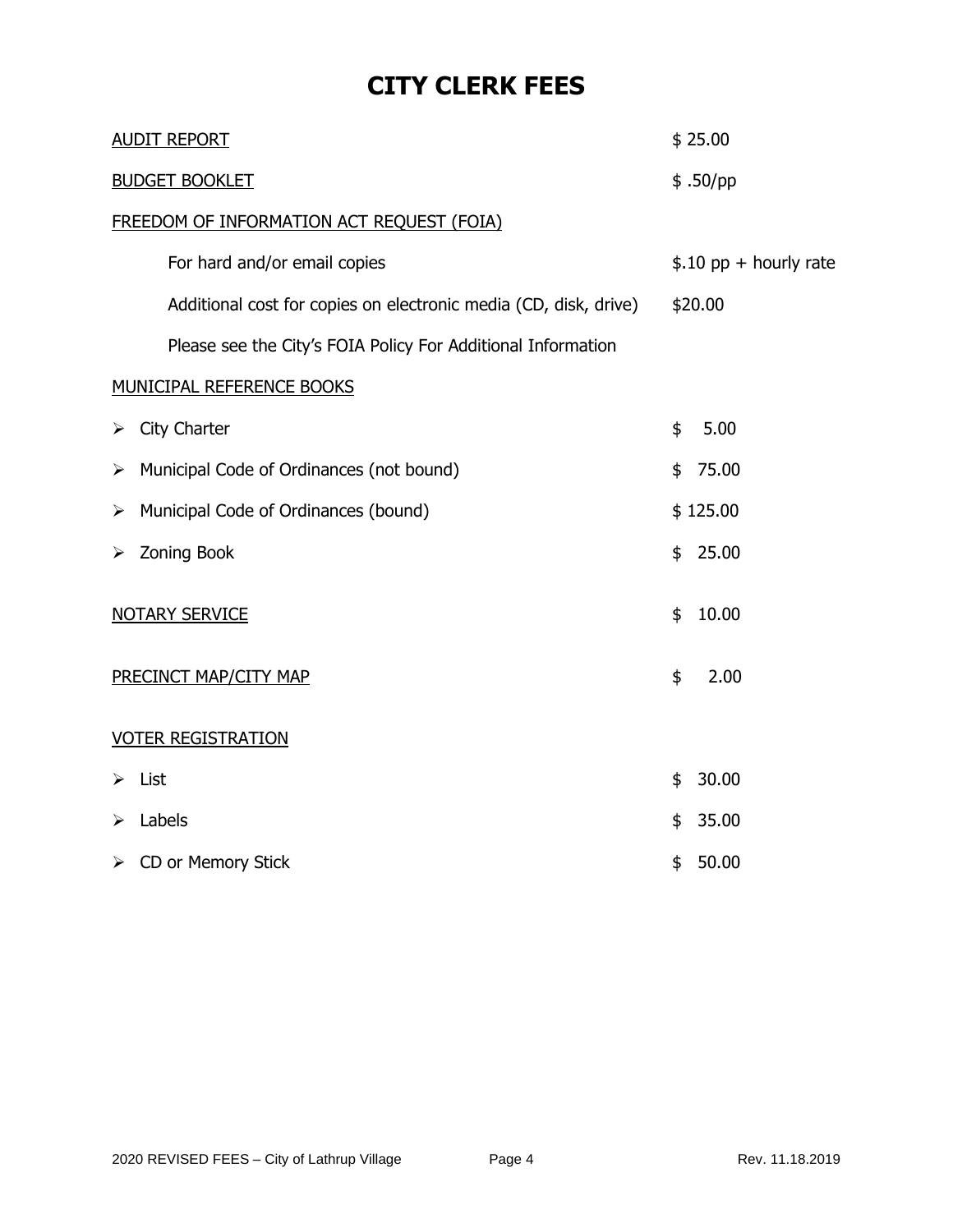### **Licenses and Registrations**

| <b>BUSINESS LICENSE</b>                                                  |                       |
|--------------------------------------------------------------------------|-----------------------|
| $\triangleright$ New                                                     | \$55.00               |
| Expressed $\left($ on or before March 1st)                               | \$25.00               |
| $\triangleright$ Late Fee                                                | \$45.00               |
| <b>GARAGE SALE</b>                                                       |                       |
| $\triangleright$ 2 Signs                                                 | \$5.00                |
| $\triangleright$ 3 Signs                                                 | \$7.00                |
| HANDBILL DISTRIBUTION LICENSE                                            |                       |
| $\triangleright$ Application fee                                         | \$25.00 plus          |
| $\triangleright$ Per Day                                                 | \$5.00                |
| $\triangleright$ Per Week                                                | \$10.00               |
| $\triangleright$ Per Year                                                | \$50.00               |
| <b>LIQUOR LICENSE APPLICATION</b>                                        | \$500.00              |
| $\triangleright$ Plus per person with management or financial interest   | \$200.00              |
| PEDDLERS, SOLICITORS & TRANSIENT MERCHANTS                               |                       |
| $\triangleright$ Application fee                                         | \$25.00 plus          |
| $\triangleright$ One year license                                        | \$25.00               |
| $\triangleright$ 90 day Registration for Independent Individual or Group | \$15.00               |
| $\triangleright$ 90 day Registration for each individual in a group      | $$5.00/per$ person    |
| $\triangleright$ Charitable Solicitors                                   | no fee, must register |
| PET LICENSE                                                              |                       |
| $\triangleright$ Dog or Cat                                              | \$6 until March 1st   |
|                                                                          | \$11 thereafter       |
| RESIDENTIAL& COMMERCIAL RENTAL LICENSING                                 |                       |
| $\triangleright$ Prior to Occupancy                                      | $$75.00*$             |
| $\triangleright$ After Occupancy                                         | $$100.00*$            |
| $\triangleright$ Re-inspection                                           | 40.00<br>\$           |
| *Both fees include cost of initial inspection                            |                       |
| VACANT PROPERTY REGISTRATION                                             | \$200.00 Annually     |

### **DEPARTMENT OF PUBLIC SERVICE**

#### RECYCLING BIN \$12.00

OUTSIDE REFUSE CONTAINERS (1-day) \$ 25.00 with \$50 Bond

\*Applies to roll-off dumpsters and storage containers (SAM, PODs, etc.)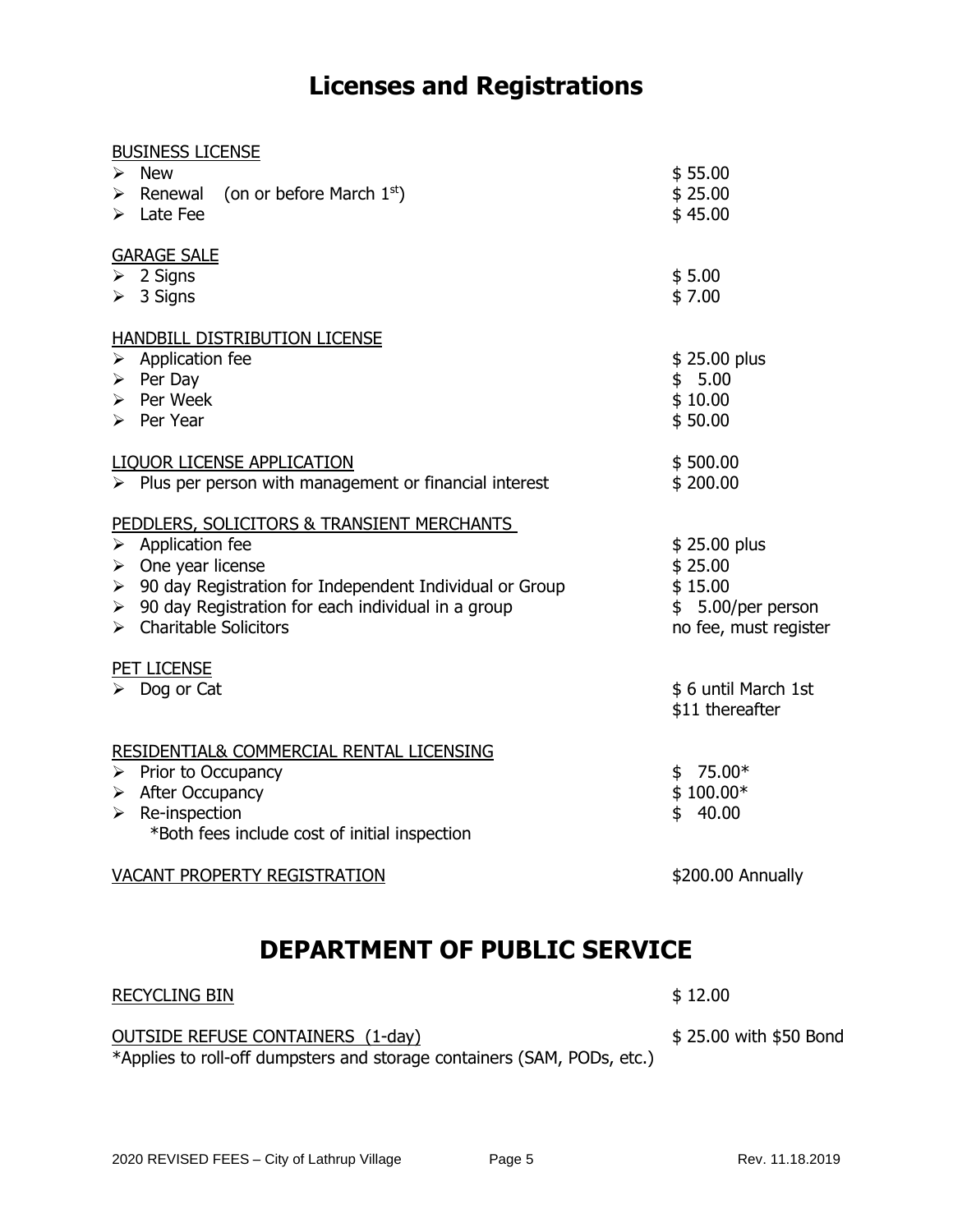### **WATER DEPARTMENT**

#### WATER SERVICE

|                  | . . <i>.</i>                                          |                             |
|------------------|-------------------------------------------------------|-----------------------------|
|                  | > WATER SHUTOFF/RESTORATION FOR NON-PAYMENT:          | \$50.00                     |
|                  | $\triangleright$ REMOVE/REPLACE METER FOR WINTER:     | \$50.00                     |
| $\triangleright$ | <b>METER TEST:</b>                                    | \$25.00, first time is free |
|                  | $\triangleright$ WATER METER REPLACEMENT/INSTALLATION |                             |
|                  | Meter Size                                            | <b>Installation Cost</b>    |
|                  | $5/8$ Inch                                            | \$180.00                    |
|                  | $3/4$ Inch                                            | \$235.00                    |
|                  | 1 Inch                                                | \$310.00                    |
|                  | $1\frac{1}{2}$ Inch                                   | \$595.00                    |
|                  | 2 Inch                                                | \$730.00                    |
|                  | > PENALTY FOR LATE WATER BILL PAYMENT                 | 10% of Overdue Bill         |

### **FINANCE DEPARTMENT**

#### RETURNED CHECK FEE \$ 50.00

### **POLICE & FIRE FEES**

|   | FIRE DIVISION<br>248.796 5700                                                                | Southfield Fire Inspector |
|---|----------------------------------------------------------------------------------------------|---------------------------|
|   | $\triangleright$ For Fire Alarm Permit & Inspections                                         |                           |
|   | $\triangleright$ Fire Suppression Permit & Inspections                                       |                           |
|   | PATROL DIVISION                                                                              |                           |
|   | $\triangleright$ Vehicle Impound Release                                                     | \$25.00                   |
|   | <b>RECORDS BUREAU</b>                                                                        |                           |
|   | <b>Accident Reports</b>                                                                      | \$10.00                   |
| ➤ | <b>Incident Reports</b>                                                                      | \$10.00                   |
|   | $\triangleright$ VIN Inspection / Salvage Title                                              | \$20.00                   |
|   | > Police Clearance Letter                                                                    | \$10.00                   |
| ≻ | <b>Gun Permits</b>                                                                           | \$0.00                    |
|   | $\triangleright$ Parade, Athletic Event and Public Assembly Permit<br>(Per Ordinance 399-08) | \$100.00                  |
|   | $\triangleright$ Court Ordered Preliminary Breath Test (PBT)                                 | \$20.00                   |
|   | <b>ALARM</b>                                                                                 |                           |
| ➤ | Alarm Registration Form (in effect for 3 years)                                              | 20.00<br>\$               |
| ➤ | Alarm Registration Renewal                                                                   | \$5.00                    |
| ➤ | Excessive False Alarms (more than 3 in 12 months)<br>(per City Code Sec. 26-29)              | \$100.00                  |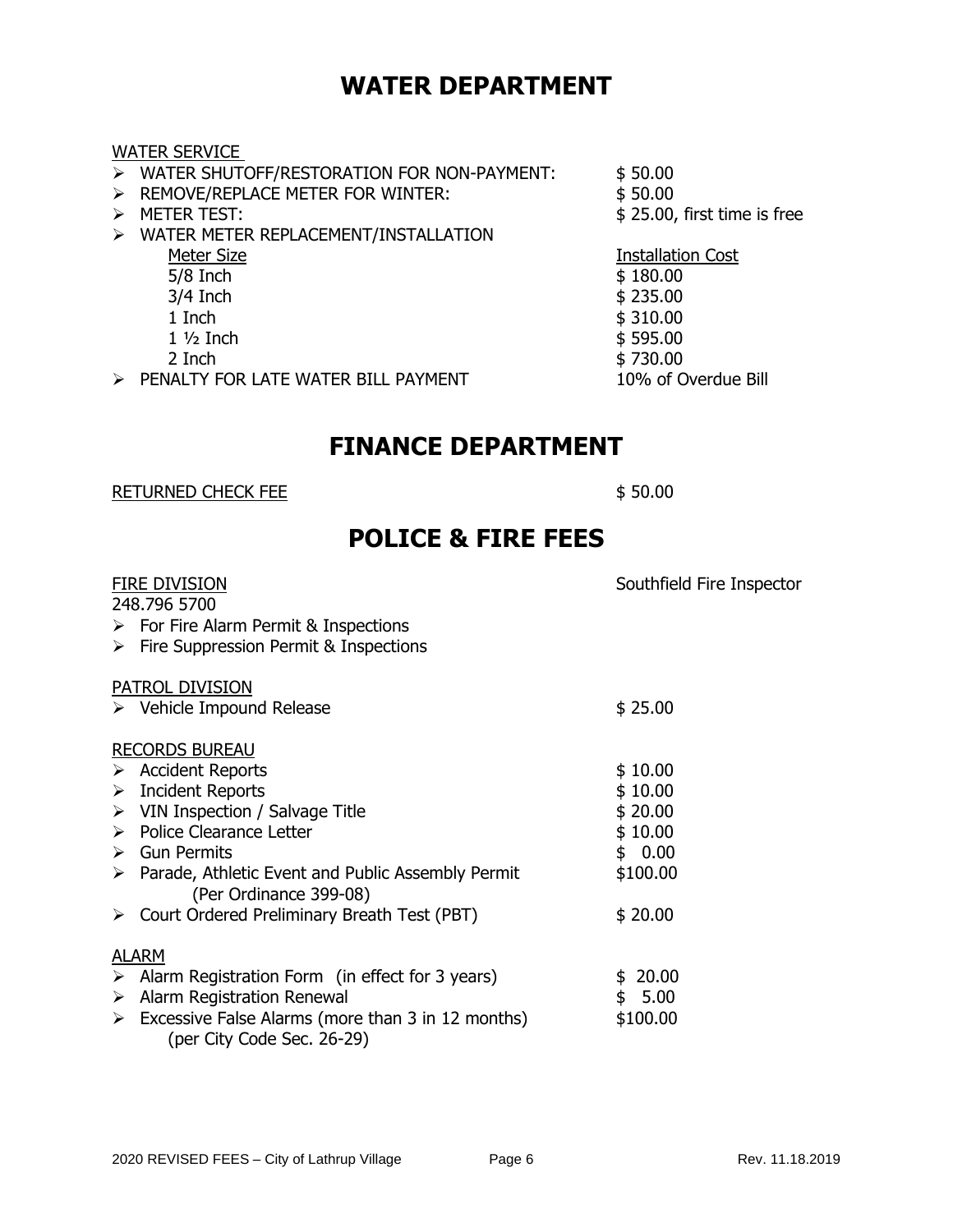### **BUILDING AND CODE ENFORCEMENT**

### **GENERAL FEES**

LICENSING AND REGISTRATION FEE \$15.00

COMMERCIAL INSPECTION \$ 75.00/per unit

INSPECTION FEE \$ 40.00/each

#### RENEWALS \$25.00

Any permit issued shall become invalid if the authorized work is not commenced within six months after issuance of the permit or if the authorized work is suspended or abandoned for a period of six months after time to commencing the work.

#### PERMIT CANCELLATION REFUND

➢ Before Work Begins 50% of permit fee returned ➢ After Work Begins 0% of permit fees returned

**MISSED APPOINTMENT** – with the Building Official or inspectors are subject to a \$40.00 fee for rescheduling.

#### **DOUBLE FEE**

Work started prior to obtaining a permit will be charged at "double fee" rates.

NUISANCE CUT \$160.00 per hour\* \*calculated in 15 minutes increments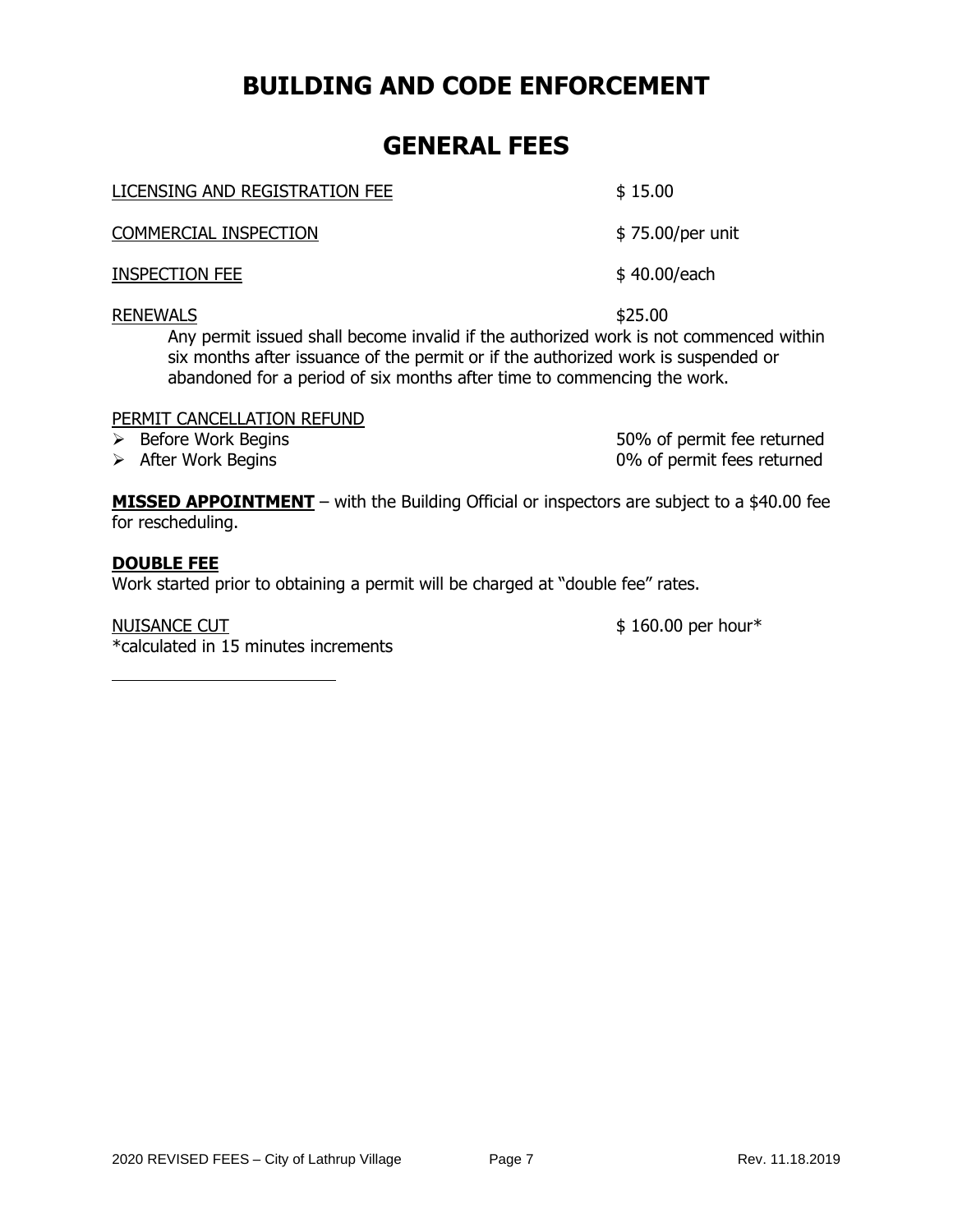### **BUILDING AND CODE ENFORCEMENT**

### **MISCELLANEOUS PERMITS**

NOTE: Time permits, rough inspections, sign inspections, special inspections, and fire alarm fees will be computed separately and not in combination.

| DEMOLITION (exterior)<br>$\triangleright$ Residential<br>Commercial<br>➤<br>> Plus CASH bond                                                                                                                     | \$300.00<br>\$1,000.00<br>\$1,000.00                                                                                                                         |
|------------------------------------------------------------------------------------------------------------------------------------------------------------------------------------------------------------------|--------------------------------------------------------------------------------------------------------------------------------------------------------------|
| <b>EXTRA CEMENT PERMITS</b><br>Sidewalk (Right of Way sidewalk only)<br>Approach<br>Culvert<br><b>Inspections</b>                                                                                                | \$.10 per linear ft (\$10.00 min)<br>\$40.00<br>\$40.00<br>\$40.00                                                                                           |
| RIGHT-OF-WAY<br>> Construction Cost<br>$0 - $25,000$<br>$$25,000 - $100,000$<br>$$100,000 - $250,000$<br>\$100,000<br>Over \$250,000<br>*Separate applications must be completed and submitted for each location | Deposit (% of construction cost)<br>\$1,250 minimum<br>\$1,250+ 4% of amt. over \$25,000<br>\$4,250+ 3.5% of amt. over<br>\$9,500+ 3% of amt. over \$250,000 |
| <b>SIGNS</b><br>$\triangleright$ Permanent Signs<br>Up To \$1,000.00<br>\$1,001.00 and above<br>$\triangleright$ Temporary Signs<br>(14 day maximum, per event)                                                  | \$55.00<br>\$110.00<br>15.00<br>\$                                                                                                                           |
| <b>SOIL EROSION</b>                                                                                                                                                                                              | Issued by Oakland County                                                                                                                                     |
| SWIMMING POOLS AND HOT TUBS<br>$\triangleright$ Portable-Above Ground<br>$\triangleright$ In-Ground, Built in<br>TELECOMMUNICATIONS PERMIT                                                                       | \$50.00<br>\$110.00<br>\$500.00                                                                                                                              |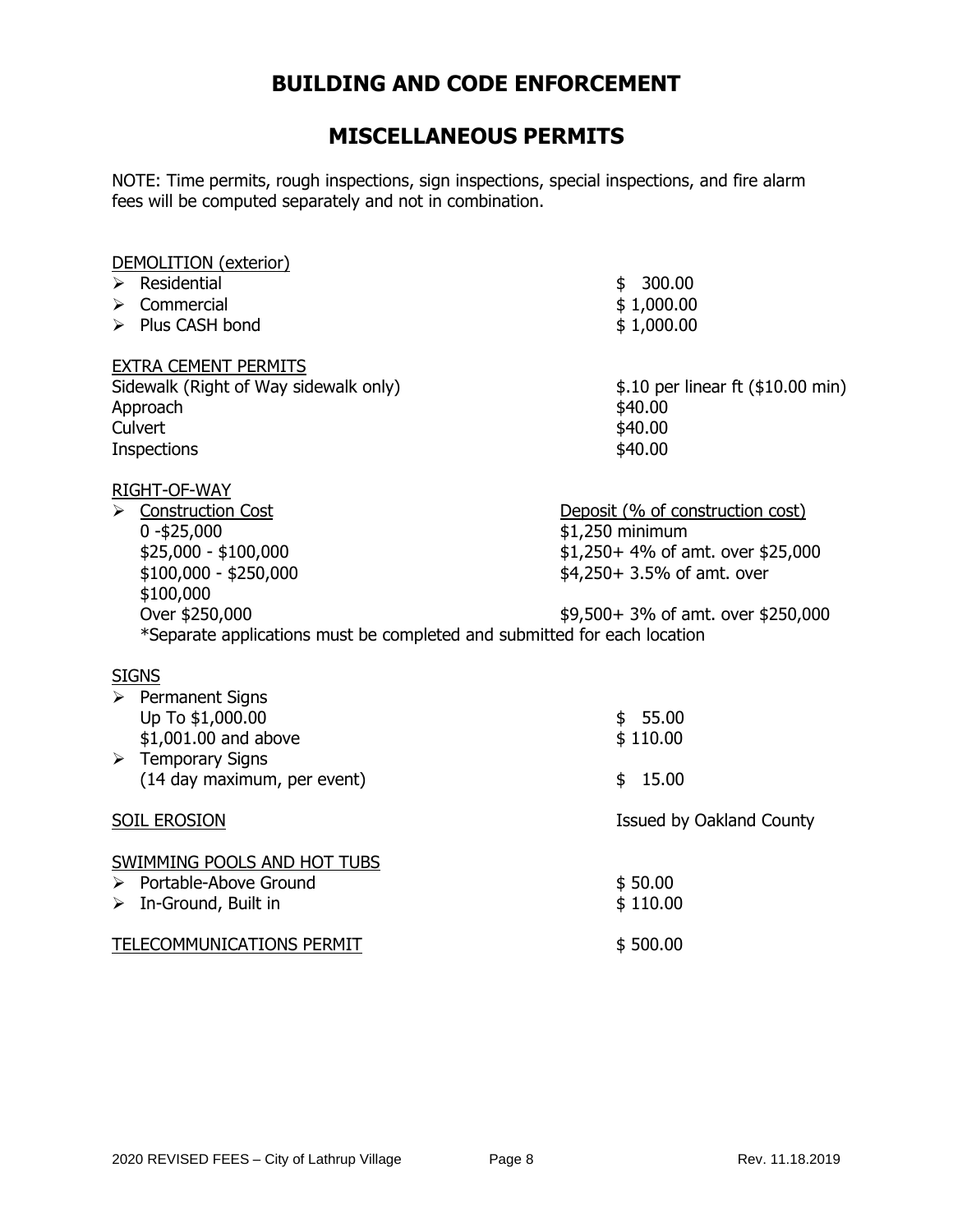### **BUILDING PERMIT FEES**

#### APPLICATION REVIEW \$50.00

PLAN REVIEW **PLAN REVIEW S75.00 Minimum or Twenty** (20%) percent of the permit fee

#### BOND- PERFORMANCE / CLEAN-UP

Rates may be increased or decreased at the discretion of the Building Official. Bonds will be forfeited for failing to comply with applicable regulations, upon suspension of the permit or to pay uncollected fees. Bonds unclaimed by written consent within one year of final inspection will be forfeited.

| ➤                                         | \$250.00                    |
|-------------------------------------------|-----------------------------|
| Residential new structures or additions   |                             |
| Under \$1,000.00<br>$\circ$               | \$100.00                    |
| $$1,000 - $10,000$<br>$\Omega$            | \$150.00                    |
| $\circ$ Over \$10,000                     | 2% of cost                  |
| Multi-family (per building)<br>➤          | \$5,000.00                  |
| Sign erection or alteration               | \$50.00                     |
| Commercial new structures and alterations |                             |
| Under \$1,000.00<br>$\circ$               | \$100.00                    |
| $$1,000 - $10,000$<br>$\Omega$            | \$150.00                    |
| Over \$10,000<br>$\circ$                  | 2% of cost                  |
|                                           | Residential in ground pools |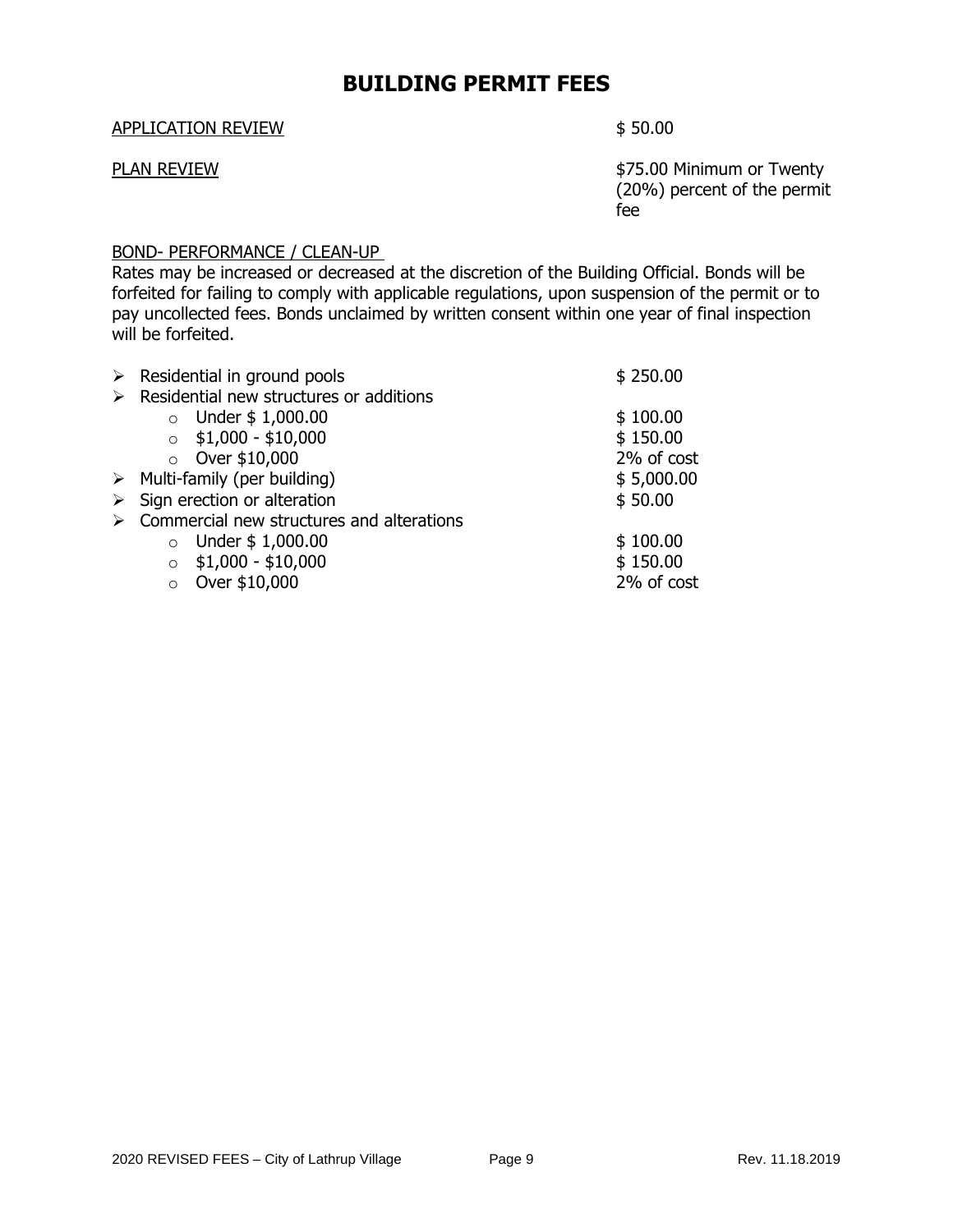### **Building Permit Fees**

#### **CONSTRUCTION COST SCHEDULE**

The International Code Council square foot construction cost table is to be used with the City of Lathrup Village Building Permit and Plan Review Fee Schedules for computation of total cost of construction improvement. The building permit and plan review fees are based on the estimated construction value as calculated in accordance with the International Code Council's square foot construction code table (gross area x sq. ft. construction cost). The most current (BVD) Building Valuation Data Table in effect on July 1<sup>st</sup> of each year at the (ICC) International Code Council web site [\(www.iccsafe.org/\)](http://www.iccsafe.org/) will be the table utilized for present and future calculations. ICC BVD outlines the base cost per square foot for any given Use/Group/Type of construction combination. These figures are not intended to reflect actual cost of construction, but are used as a basis for determination of fees related to services rendered for projects.

Projects where it is not feasible to determine the construction value using the BVD Table will have the construction value set by the Building Official. The Building Officials decision may be based on executed contracts, the BVD Table, other similar projects or other engineer or architects estimates. The Building Officials decision will be final.

| Application fee non-refundable | \$50.00 |
|--------------------------------|---------|
| Contractor registration fee    | \$25.00 |
| Re- Inspection fee             | \$40.00 |

(1) A building permit fee shall be paid for all new buildings, alterations, additions based on the construction cost evaluation of the Building Valuation Data Table and the following permit fee schedule:

| Minimum Building Permit Fee (Under \$1,000)<br>Valuation \$1,000 up to \$10,000<br>multiplied by .016 | \$100.00<br>\$100 plus valuation over \$1,000                   |
|-------------------------------------------------------------------------------------------------------|-----------------------------------------------------------------|
| Valuation over \$10,000 up to \$100,000                                                               | \$244 plus valuation over \$10,000<br>multiplied by .015        |
| Valuation over \$100,000 up to \$1,000,000                                                            | \$1,594 plus valuation over \$100,000<br>multiplied by .0148    |
| Valuation over \$1,000,000                                                                            | \$14,614 plus valuation over<br>\$1,000,000 multiplied by .0076 |
| (2) All interior demolitions (non-structural)                                                         | \$150.00                                                        |
| (3) Temporary theatres, Carnivals and Exhibitions<br>(Site plan approval required)                    | \$250.00                                                        |

(4) In no case shall the total number of inspections requested exceed the permit fee paid at \$50.00 per inspection. Work not repaired at the time of re- inspection, or works not ready or available for inspection at the time the inspection is requested, will require an additional re-inspection fee of \$50.00.

| (5) All roofing permits                        | \$120.00 |  |
|------------------------------------------------|----------|--|
| (6) Window permits up to 10 windows            | \$ 80.00 |  |
| (7) Each additional window                     | \$ 5.00  |  |
| (8) Accessory Structures – Fences, Sheds,      |          |  |
| Dumpster Enclosures, Satellites and Flag Poles | \$80.00  |  |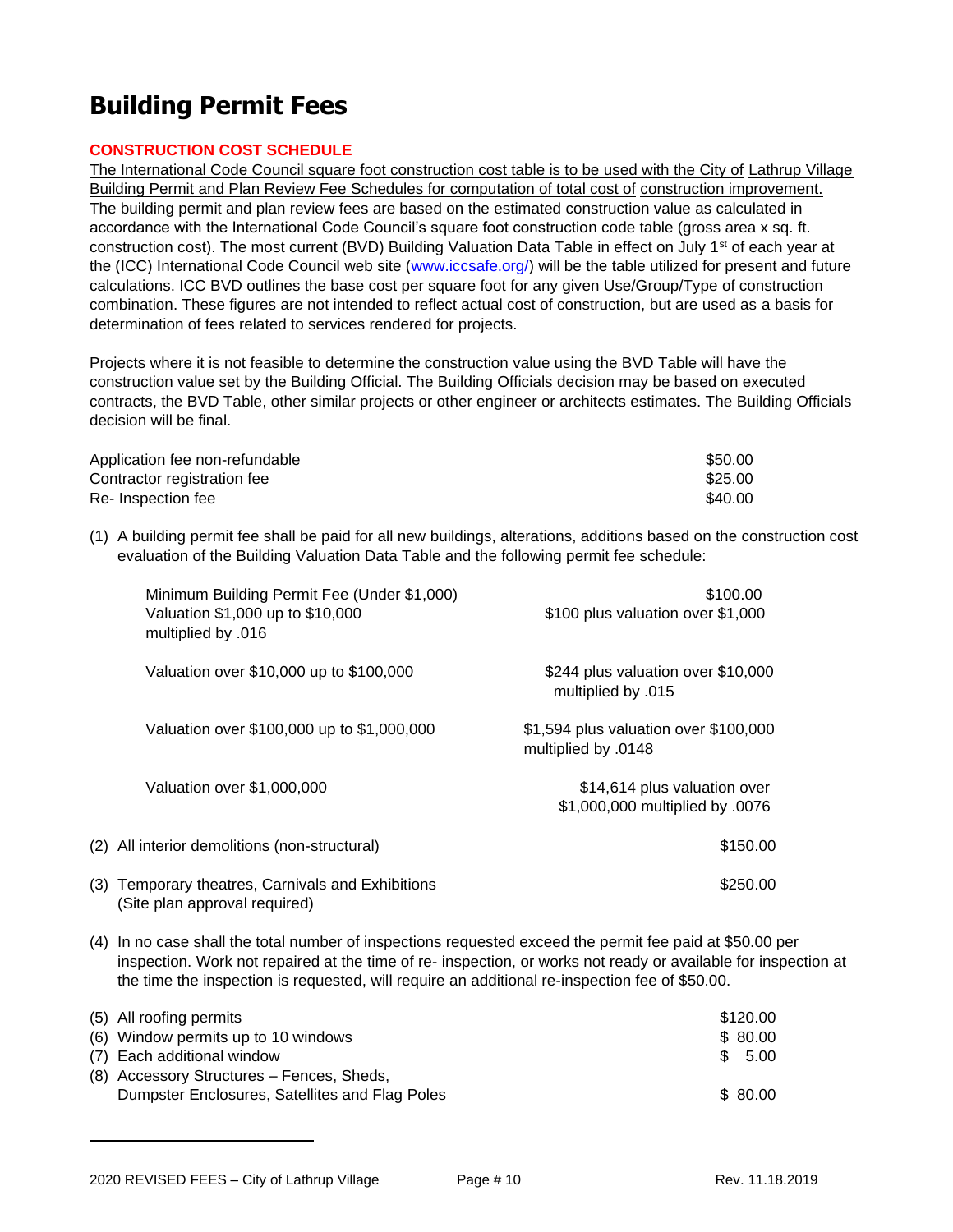### **Electrical Permit Fees**

Application fee non-refundable \$40.00

Electrical permit fees shall be paid for all permits, including but not limited to, apparatus and equipment installed in new buildings, alterations, additions, field inspection service and repairs, according to the following schedule. In no case shall less than \$50.00 be charged for any one permit, and fees for additions to open permits under the same contractor's name shall not be charged less than \$15.00.

| (1) Electrical Contractor Registration Fee                                                                        | \$25.00            |
|-------------------------------------------------------------------------------------------------------------------|--------------------|
| (2) Inspection Fee minimum 2 inspections contractor must provide<br>total # of inspection required at application | \$40.00            |
| (3) Commercial Electrical Permit Fees:                                                                            |                    |
| Annual Permits: (includes 2 status inspections)                                                                   | \$150.00           |
| <b>Circuits:</b>                                                                                                  |                    |
| Furniture Systems - EACH OUTLET                                                                                   | \$6.00             |
| All New or Extended                                                                                               | \$6.00             |
| <b>Generators KW: Optional Standby</b>                                                                            |                    |
| Generators Up to 30 KW - Residential                                                                              | \$80.00            |
| Generators over 30 KW- Commercial                                                                                 | \$100.00           |
| <b>Transfer Switch</b>                                                                                            | \$50.00            |
| <b>Emergency or Legally Required</b>                                                                              |                    |
| 30 KW and under PER HOUR<br>Over 30 KW PER HOUR                                                                   | \$50.00<br>\$50.00 |
| <b>Transfer Switch PER HOUR</b>                                                                                   | \$50.00            |
| HVAC:                                                                                                             |                    |
| Furnace                                                                                                           | \$40.00            |
| Geothermal                                                                                                        | \$50.00            |
| Space Heater                                                                                                      | \$30.00            |
| Low Voltage: Excluding Data/Telecom                                                                               |                    |
| Per Device                                                                                                        | \$7.00             |
| <b>Appliances:</b>                                                                                                | \$25.00            |
| Includes: Dishwasher, Disposal, Door Opener, Dryer,                                                               |                    |
| Electric Air Cleaner, Hand Dryer, Humidifier, Hydro Massage Tub                                                   |                    |
| Note: There is an additional unit fee if there are multiples of the SAME appliance                                |                    |
| <b>Miscellaneous:</b>                                                                                             |                    |
| <b>Fixtures</b>                                                                                                   | \$3.00             |
| <b>Manufactured Buildings</b>                                                                                     | \$50.00            |
| Ovens / Ranges                                                                                                    | \$15.00            |
| Pools / Spas                                                                                                      | \$45.00            |
| <b>Power Outlet</b>                                                                                               | \$14.00            |
| Retro-fit Energy Conservation (groups of 10)                                                                      |                    |
| Specs / Documentation Required.                                                                                   | \$6.00             |
| Solar PV System                                                                                                   | \$75.00            |
| Under-floor Raceways each 100 feet                                                                                | \$30.00            |
| <b>Water Heater</b>                                                                                               | \$15.00            |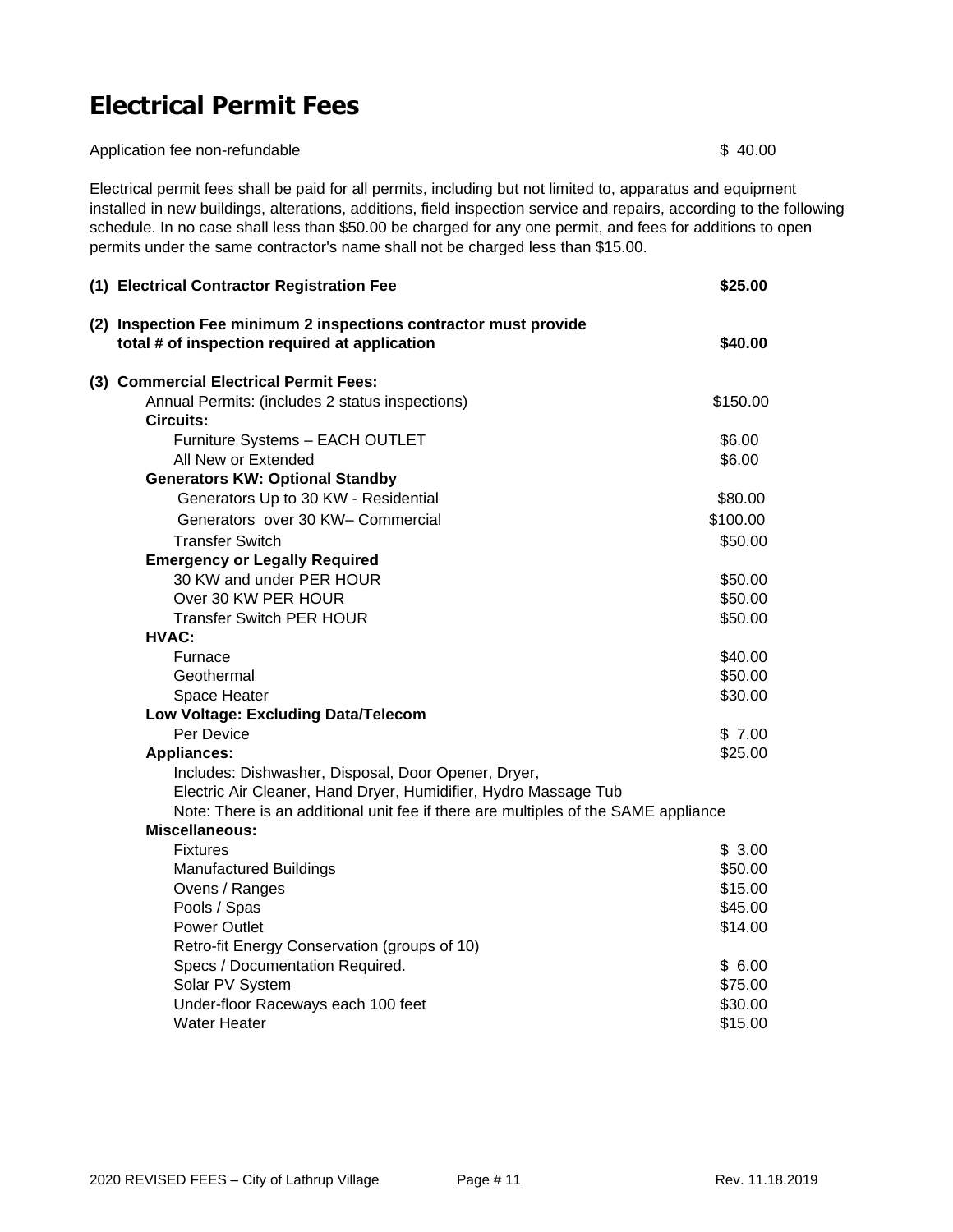| Motors KV, HP, KW, KVA:                                                 |                    |
|-------------------------------------------------------------------------|--------------------|
| 1/4 to 10                                                               | \$25.00            |
| 11 to 30                                                                | \$30.00            |
| 31 to 50                                                                | \$35.00            |
| Over <sub>50</sub>                                                      | \$50.00            |
| <b>Refrigeration A/C:</b>                                               |                    |
| Up to 5 ton                                                             | \$50.00            |
| 5 to 40 ton                                                             | \$65.00            |
| Over 40 ton                                                             | \$80.00            |
|                                                                         |                    |
| Service (600 volts and under):<br>100 to 400 amp                        | \$40.00            |
| 401 to 800 amp                                                          | \$60.00            |
| Over 800                                                                | \$75.00            |
| Temporary                                                               | \$50.00            |
| Service (Over 600 volts):                                               |                    |
| Up to 100 amps                                                          | \$40.00            |
| Over 100 amps                                                           | \$60.00            |
| Feeders: Each 100 Feet or less                                          | \$30.00            |
| Signs:                                                                  |                    |
| Circuit - EACH                                                          | \$45.00            |
| Connect / Reconnect - EACH                                              | \$45.00            |
| Outline Lighting (Neon) First 50 Feet                                   | \$50.00            |
| Each Additional 50 Feet                                                 | \$30.00            |
| <b>Special Inspections:</b>                                             |                    |
| Circus / Carnival                                                       | \$100.00           |
| <b>Temporary Displays</b>                                               | \$50.00            |
| (4) Fire Alarm System Fees:                                             |                    |
| <b>Fire Alarm Systems:</b>                                              |                    |
| Plan Review (3 or more devices)                                         | \$150.00           |
| Alarm Control Panel, NAC Panel, Initiating Device,                      | \$50.00            |
| <b>Auxiliary Control Device Dialer</b>                                  | \$25.00            |
| A/V device, Communication Device - EACH                                 | \$10.00            |
| <b>Remote Annunciators</b>                                              | \$25.00            |
| System Recertification: As Built Plans Required                         | \$250.00           |
| Minimum 10% of devices to be tested                                     | \$10.00 per device |
| <b>Special Fire Suppression Systems:</b>                                |                    |
| (FM200, Pre Action, Dry Chemical, CO2, Clean Agent and similar systems) |                    |
| Devices monitored by FACP / Releasing panel                             | \$10.00 per device |
| (Fire Suppression Permit and plan review required)                      |                    |
| (5) Residential Electrical Permit Fees:                                 |                    |
| <b>Circuits: Each individual</b>                                        |                    |
| All New or Extended                                                     | \$10.00            |
| <b>Arc Fault Protection</b>                                             | \$12.00            |
| HVAC:                                                                   |                    |
| Condenser - New or Replacement                                          | \$20.00            |
| Furnace                                                                 | \$15.00            |
| Geothermal HVAC                                                         | \$50.00            |
| Humidifier                                                              | \$15.00            |
| Space Heater                                                            | \$20.00            |
| Whole House Fan                                                         | \$15.00            |
|                                                                         |                    |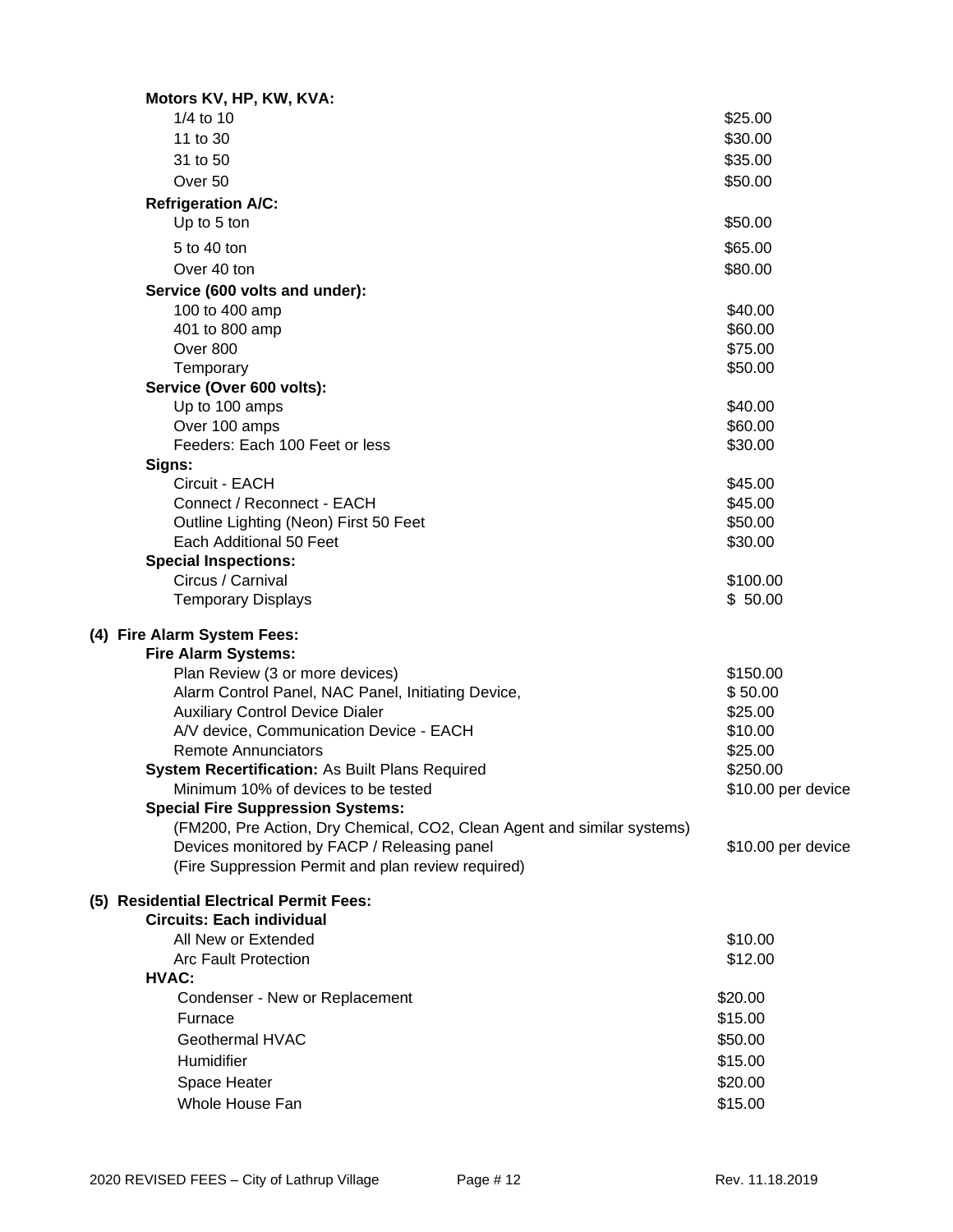| Low Voltage:                                                        |         |
|---------------------------------------------------------------------|---------|
| Per Device                                                          | \$7.00  |
| Luminaires:                                                         | \$5.00  |
| Retro-fit Energy Conservation (groups of 10)                        | \$6.00  |
| Specs / Documentation Required                                      |         |
| Miscellaneous:                                                      |         |
| <b>Ceiling Fans</b>                                                 | \$15.00 |
| Compactors                                                          | \$15.00 |
| <b>Detached Garage</b>                                              | \$50.00 |
| <b>Dishwasher</b>                                                   | \$15.00 |
| Disposal                                                            | \$15.00 |
| Door Opener                                                         | \$15.00 |
| <b>Dryer</b>                                                        | \$15.00 |
| <b>Electric Air Cleaner</b>                                         | \$15.00 |
| <b>Manufactured Homes</b>                                           | \$60.00 |
| Ovens/Ranges                                                        | \$15.00 |
| Pools/Spas/Hydro Massage Tubs                                       | \$45.00 |
| Receptacle Outlets (groups of 5)                                    | \$20.00 |
| Smoke Alarm - Hard Wired                                            | \$10.00 |
| Solar PV System                                                     | \$50.00 |
| <b>Water Heater</b>                                                 | \$15.00 |
| <b>Well Pump</b>                                                    | \$15.00 |
| <b>Service (New Service or Change in Service):</b>                  |         |
| 100 to 400 amp                                                      | \$50.00 |
| Temporary                                                           | \$50.00 |
| Sub-metering / IAC                                                  | \$25.00 |
| General Repairs, Investigations, Specials, Etc.                     |         |
| For the general repairs and alterations to electrical equipment not |         |
| Specifically covered in the above classifications, a charge of      |         |
| \$40.00 per hour or \$10.00 per 1⁄4 fraction thereof shall be made  |         |
| For inspection rendered with a minimum fee of \$40.00               | \$40.00 |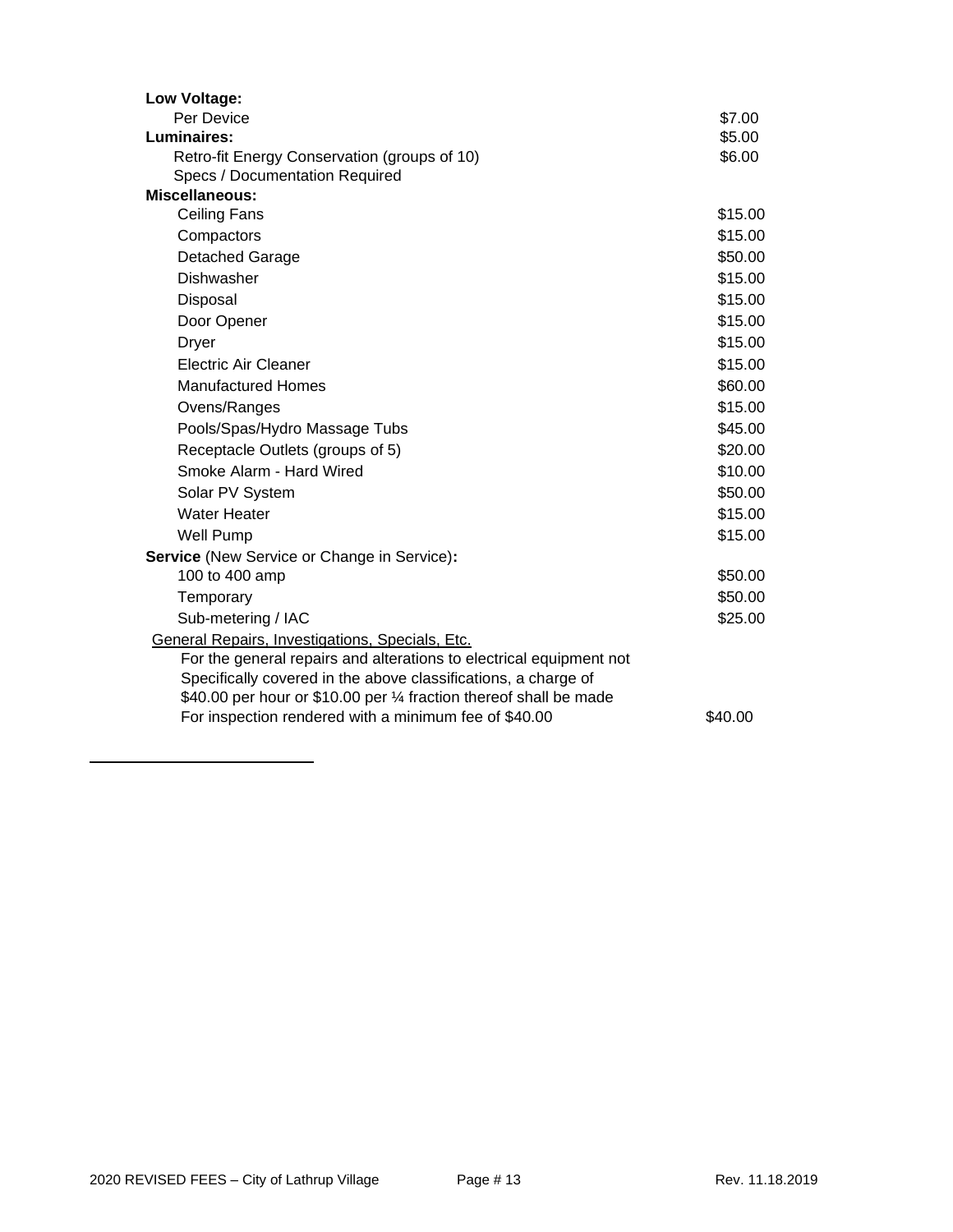### **Plumbing Permit Fees**

Application fee non-refundable \$40.00

Plumbing permit fees shall be paid for all permits, including but not limited to, apparatus and equipment installed in new buildings, alterations, additions, field inspection service and repairs, according to the following schedule. In no case shall less than \$50.00 be charged for any one permit, and fees for additions to open permits under the same contractor's name shall not be charged less than \$15.00.

| <b>Plumbing Contractor Registration Fee \$15.00</b>                   |          |
|-----------------------------------------------------------------------|----------|
| Inspection Fee (minimum 2 inspections contractor must provide total # |          |
| of inspection required at application                                 | \$40.00  |
| <b>Commercial Plumbing Fees:</b>                                      |          |
| Air Admittance Valve                                                  |          |
| <b>Backflow Preventer:</b>                                            | \$15.00  |
| <b>Beverage Dispenser</b>                                             | \$15.00  |
| Coffee Maker                                                          | \$15.00  |
| <b>Fire Sprinkler</b>                                                 | \$35.00  |
| Lawn Sprinkler                                                        | \$50.00  |
| Miscellaneous                                                         | \$15.00  |
| Source Line Protection                                                | \$35.00  |
| <b>Basement Waterproofing System</b>                                  | \$50.00  |
| <b>Bath</b>                                                           | \$15.00  |
| <b>Building Drain to Sewer</b>                                        | \$25.00  |
| Catch Basin/Manhole                                                   | \$50.00  |
| Dishwasher                                                            | \$15.00  |
| Disposal                                                              | \$15.00  |
| Drinking Fountain                                                     | \$15.00  |
| <b>Floor Drain</b>                                                    | \$15.00  |
| Grease / Oil Interceptor                                              | \$30.00  |
| Hose Bibb                                                             | \$15.00  |
| Hot Water Supply Boilers with                                         | \$35.00  |
| Separate Storage Tanks (over 52 gallons)                              |          |
| Humidifier                                                            | \$15.00  |
| Ice Maker (including backflow)                                        | \$15.00  |
| Inside Drains (ground water)                                          | \$25.00  |
| Laundry Tub                                                           | \$15.00  |
| Lavatory                                                              | \$15.00  |
| Medical/Dental Equipment                                              | \$15.00  |
| <b>Medical Gas Piping - EACH SYSTEM:</b>                              | \$40.00  |
| <b>Gas Pressure Test</b>                                              | \$35.00  |
| Outlet - EACH                                                         | \$5.00   |
| <b>Vacuum System Piping:</b>                                          | \$40.00  |
| <b>Pressure Test</b>                                                  | \$35.00  |
| Inlet - EACH                                                          | \$5.00   |
| <b>Miscellaneous Fixtures</b>                                         | \$15.00  |
| <b>Mixing Valve</b>                                                   | \$15.00  |
| <b>New Sewer Service:</b>                                             | \$125.00 |
| Over 4 Inspections - EACH                                             | \$40.00  |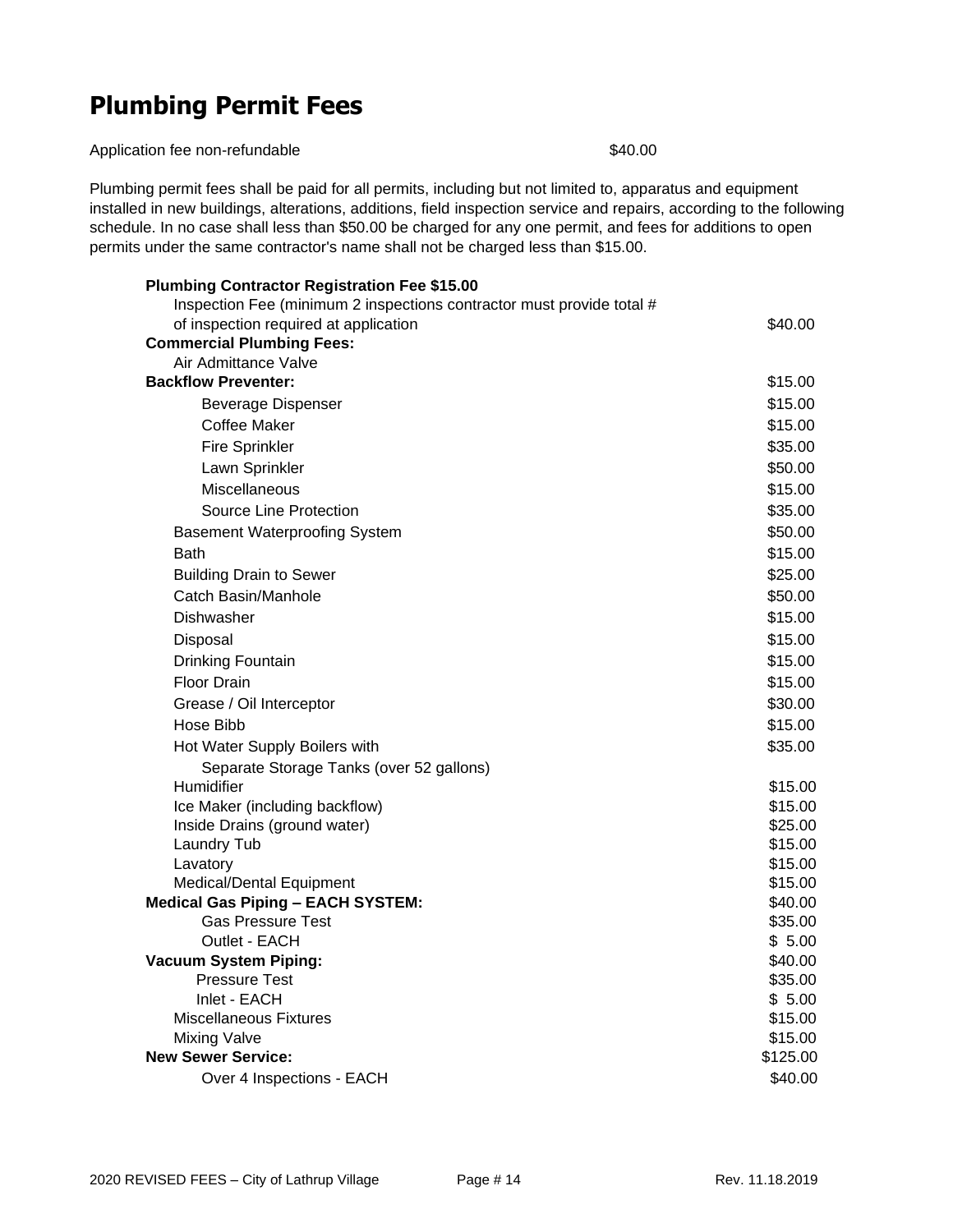| <b>New Water Service:</b>                                 | \$125.00 |
|-----------------------------------------------------------|----------|
| Over 4 Inspections - Each                                 | \$40.00  |
|                                                           |          |
| Pools:                                                    |          |
| In-ground With or Without Heater                          | \$65.00  |
| <b>Roof Conductors</b>                                    | \$15.00  |
| Roof Sump                                                 | \$15.00  |
| Septic Tank Replacement                                   | \$20.00  |
| Service Sink                                              | \$15.00  |
| Sewer Repair                                              | \$50.00  |
| <b>Shower Pan:</b>                                        | \$25.00  |
| When Requested Separately                                 | \$50.00  |
| Shower Trap                                               | \$15.00  |
| Sink - Any type                                           | \$15.00  |
| <b>Site Storm Sewer:</b>                                  | \$125.00 |
| Over 4 Inspections- EACH                                  | \$40.00  |
| Stacks/Waste/Soil/Vent                                    | \$15.00  |
| Standpipe                                                 | \$15.00  |
| <b>Sump Pump:</b>                                         | \$30.00  |
| Sump Pump Discharge                                       | \$30.00  |
| When Requested Separately                                 | \$50.00  |
| Underground (Sanitary)                                    | \$25.00  |
| Urinals                                                   | \$15.00  |
| Wastes - Safe or Special                                  | \$15.00  |
| <b>Water Closet</b>                                       | \$15.00  |
| Water Cooled A/C units                                    | \$35.00  |
| <b>Water Distribution Systems:</b>                        |          |
| Each floor or per dwelling unit on multiples              |          |
| $1/2" - 1"$                                               | \$30.00  |
| $1 - 1/4" - 4"$                                           | \$50.00  |
| Over 4"                                                   | \$100.00 |
| <b>Water Heater</b>                                       | \$50.00  |
|                                                           |          |
| <b>Residential Plumbing Fees:</b><br>Air Admittance Valve | \$15.00  |
| <b>Backflow Preventer</b>                                 | \$15.00  |
| <b>Basement Waterproofing System</b>                      | \$50.00  |
| <b>Bath</b>                                               | \$15.00  |
| <b>Building Drain to Sewer</b>                            | \$25.00  |
| Dishwasher                                                | \$15.00  |
| Disposal                                                  | \$15.00  |
| Floor Drain                                               | \$15.00  |
| Hose Bibb                                                 | \$15.00  |
| Humidifier                                                | \$15.00  |
| Ice Maker (including backflow)                            | \$15.00  |
| Inside Drains (ground water)                              | \$25.00  |
|                                                           |          |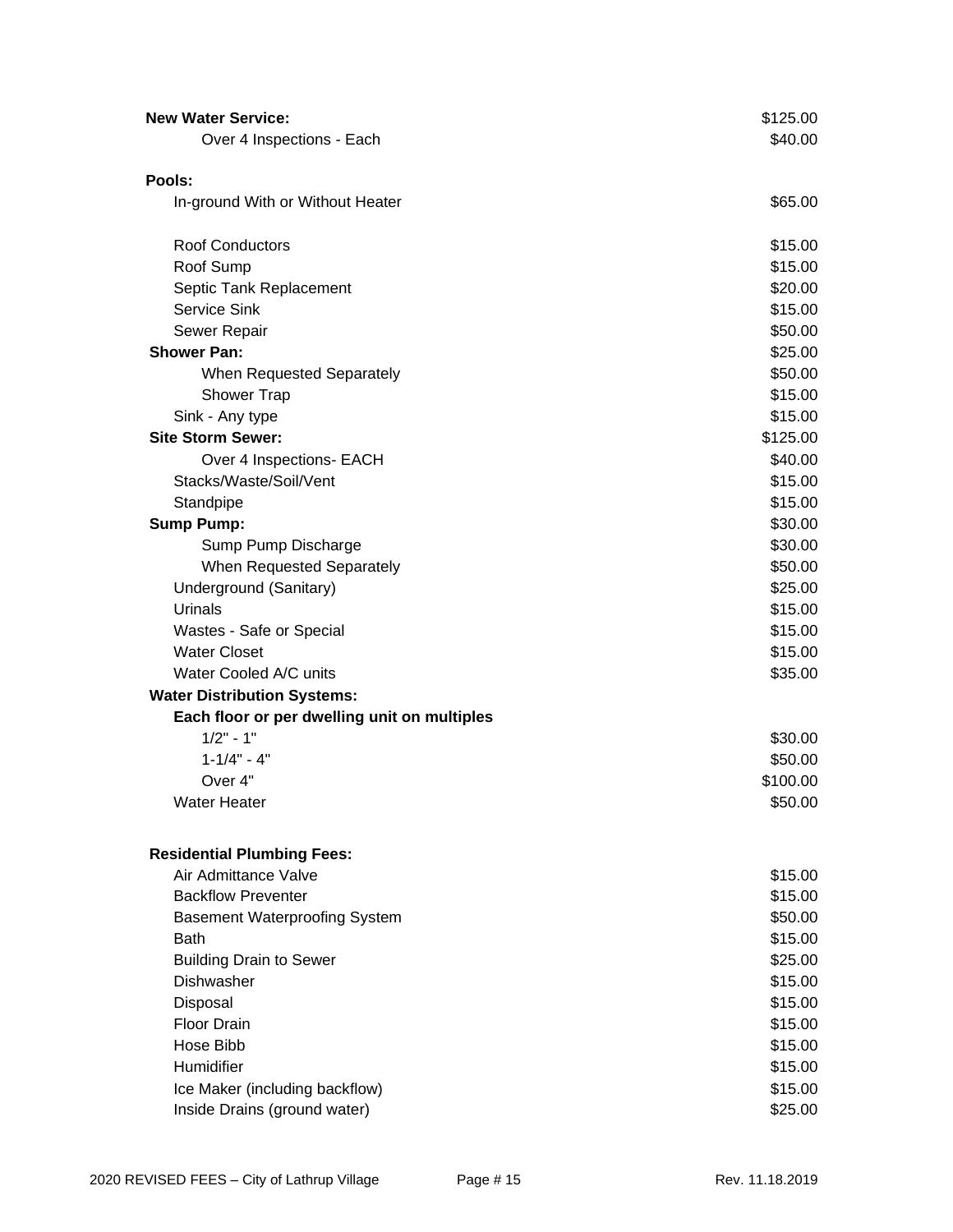| <b>Laundry Tub</b>                 | \$15.00  |
|------------------------------------|----------|
| Lavatory                           | \$15.00  |
| Lawn Sprinkler Supply/Backflow     | \$50.00  |
| <b>Miscellaneous Fixtures</b>      | \$15.00  |
| <b>Mixing Valve</b>                | \$15.00  |
| Standpipe                          | \$15.00  |
| <b>New Sewer Service:</b>          | \$55.00  |
| With Septic Bypass                 | \$100.00 |
| Over 4 Inspections - EACH          | \$40.00  |
| <b>New Water Service:</b>          | \$65.00  |
| Over 4 Inspections - EACH          | \$40.00  |
| <b>Well Abandonment</b>            | \$50.00  |
| Pools:                             |          |
| In-ground With or Without Heater   | \$65.00  |
| Above Ground Heater                | \$35.00  |
| <b>Roof Conductors</b>             | \$15.00  |
| Roof Sump                          | \$15.00  |
| Septic Tank Replacement            | \$20.00  |
| Sewer Repair                       | \$50.00  |
| Shower pan:                        | \$25.00  |
| When Requested Separately          | \$50.00  |
| <b>Shower Trap</b>                 | \$15.00  |
| Sink - Any Type                    | \$15.00  |
| Site Storm Drain                   | \$50.00  |
| Stacks/Waste/Soil/Vent             | \$15.00  |
| <b>Sump Pump:</b>                  | \$30.00  |
| Sump Pump Discharge                | \$30.00  |
| When Requested Separately          | \$50.00  |
| Underground (sanitary)             | \$25.00  |
| <b>Water Closet</b>                | \$15.00  |
| <b>Water Distribution Systems:</b> |          |
| $1/2" - 1"$                        | \$30.00  |
| $1 - 1/4" - 4"$                    | \$50.00  |
| Over 4"                            | \$100.00 |
| <b>Water Heater</b>                | \$50.00  |
|                                    |          |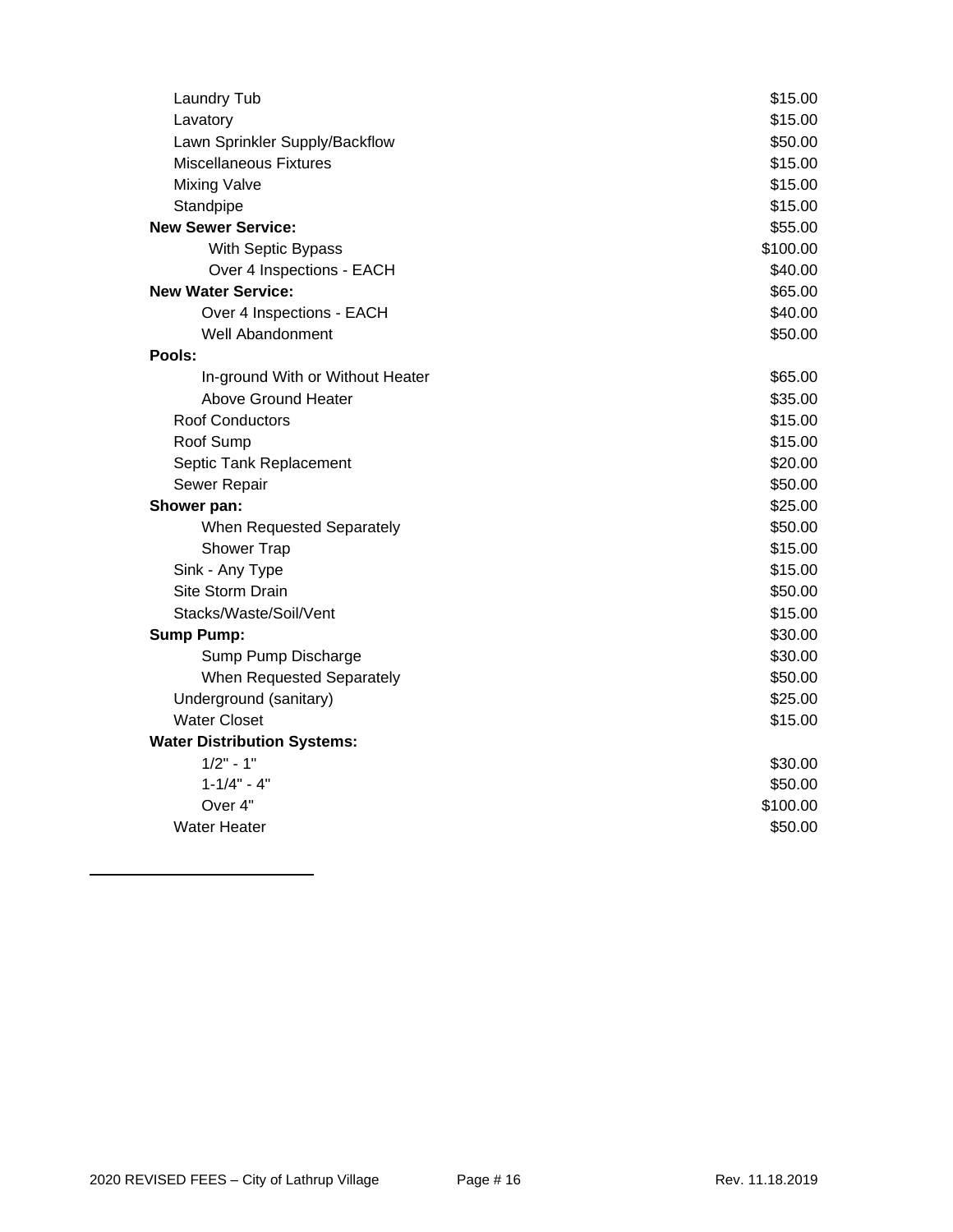### **Heating, Cooling and Burning Equipment and Apparatus Fees**

Application fee non-refundable  $$40.00$ 

Heating and cooling permit fees shall be paid for all permits, including but not limited to, apparatus and equipment installed in new buildings, alterations, additions, field inspection service and repairs, according to the following schedule. In no case shall less than \$50.00 be charged for any one permit, and fees for additions to open permits under the same contractor's name shall not be charged less than \$15.00.

| <b>Contractor registration fee</b><br>(1)<br><b>Each Inspections Minimum 2</b><br><b>Commercial Mechanical Fees:</b> | \$15.00<br>\$40.00<br>\$50.00 |
|----------------------------------------------------------------------------------------------------------------------|-------------------------------|
| <b>Chiller Systems:</b>                                                                                              |                               |
| Air Cooled Condenser                                                                                                 |                               |
| Chiller                                                                                                              | \$60.00                       |
| <b>Cooling Tower</b>                                                                                                 | \$50.00                       |
| <b>Water Cooled Condenser</b>                                                                                        | \$50.00                       |
| Duct:                                                                                                                |                               |
| Under 5,000 sq. ft. (per floor)                                                                                      | \$45.00                       |
| Over 5,000 sq. ft. (per floor)                                                                                       | \$60.00                       |
| Diffuser (relocate/replace) - EACH                                                                                   | \$5.00                        |
| Fan Coil/Reheat Box - EACH                                                                                           | \$10.00                       |
| Fire Dampers - EACH                                                                                                  | \$10.00                       |
| VAV Box - EACH                                                                                                       | \$10.00                       |
| <b>Exhaust Booth:</b>                                                                                                |                               |
| Plan Review (Required)                                                                                               | \$50.00                       |
| Auto-Body                                                                                                            | \$25.00                       |
| <b>Exhaust Duct</b>                                                                                                  | \$25.00                       |
| <b>Exhaust Fan</b>                                                                                                   | \$25.00                       |
| Hood                                                                                                                 | \$25.00                       |
| Industrial Labs PER HOOD                                                                                             | \$10.00                       |
| Make-up Air Equipment                                                                                                | \$25.00                       |
| <b>Gas Piping:</b>                                                                                                   |                               |
| Up to 5 Openings Includes Pressure Test                                                                              | \$60.00                       |
| <b>Each Additional Opening</b>                                                                                       | \$5.00                        |
| <b>Generator: Includes Pressure Test</b>                                                                             | \$80.00                       |
| <b>HVAC Equipment:</b>                                                                                               |                               |
| A/C only                                                                                                             | \$50.00                       |
| <b>Boiler</b>                                                                                                        | \$50.00                       |
| Computer Room HVAC                                                                                                   | \$60.00                       |
| Duct Smoke Detector - EACH                                                                                           | \$20.00                       |
| Economizer                                                                                                           | \$25.00                       |
| Furnace only                                                                                                         | \$50.00                       |
| Infrared Spot Heater - EACH                                                                                          | \$20.00                       |
| Mini-split Heat Pump                                                                                                 | \$50.00                       |
| Radiant Tube Heater - EACH                                                                                           | \$20.00                       |
| RTU (roof top unit)                                                                                                  | \$60.00                       |
| Kitchen:                                                                                                             |                               |
| Capture Test                                                                                                         | \$75.00                       |
| Hood/Duct Work                                                                                                       | \$75.00                       |
| Make-up Exhaust Fan (per system)                                                                                     | \$75.00                       |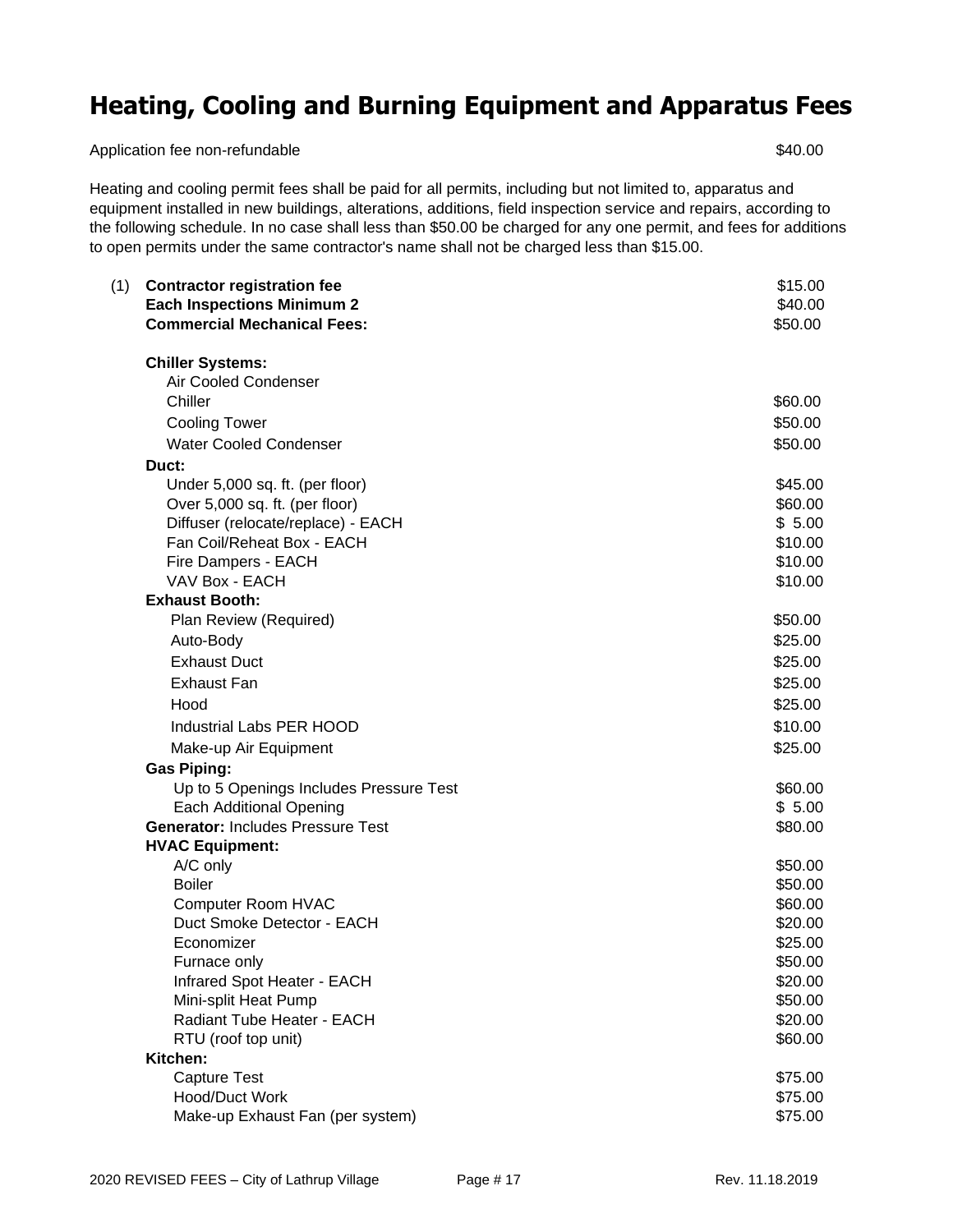| <b>Kitchen Equipment:</b> |         |
|---------------------------|---------|
| Fryer                     | \$15.00 |
| Grill                     | \$15.00 |
| Stove                     | \$15.00 |
| <b>Broiler</b>            | \$15.00 |
| <b>Barbeque</b>           | \$15.00 |
| All Others                | \$15.00 |
| <b>Process Piping:</b>    |         |
| Hydronic/Steam            | \$60.00 |
| <b>Pressure Test</b>      | \$50.00 |
| <b>Refrigeration:</b>     |         |
| Coolers/Freezers          | \$50.00 |
| <b>Evaporator Coils</b>   | \$50.00 |
| <b>Pressure Test</b>      | \$50.00 |
| <b>Solar Piping</b>       | \$60.00 |
| <b>Water Heater</b>       | \$50.00 |

#### (2) **Fire Suppression System Fees:**

#### **Fire suppression systems:**

| Plan review (3 or more devices)                                                      | \$150.00 |
|--------------------------------------------------------------------------------------|----------|
| Standpipe systems                                                                    | \$50.00  |
| Each hose connection / FDC                                                           | \$10.00  |
| Fire or jockey pumps and connections - each                                          | \$100.00 |
| <b>Special fire suppression systems:</b>                                             |          |
| FM200, Pre Action, Dry Chemical, CO2, Clean Agent, Deluge                            | \$100.00 |
| (Fire Alarm Permit and plan review required when tied to building fire alarm system) |          |
| Hood and duct fire suppression systems - each                                        | \$75.00  |
| Additional system at same location                                                   | \$50.00  |
|                                                                                      |          |

Fire suppression systems - Based on number of sprinkler heads / nozzles in system according to the following schedule (per floor):

| $1-10/$ \$50.00                                        | 51-100 / \$150.00  | 301-400 / \$350.00   |
|--------------------------------------------------------|--------------------|----------------------|
| 11-20 / \$75.00                                        | 101-200 / \$200.00 | 401-500 / \$425.00   |
| 21-50 / \$125.00                                       | 200-300 / \$275.00 | 500+heads / \$575.00 |
| Re-inspection fee for systems not ready for inspection |                    | \$50.00              |
| System Recertification (As Built Plans Required)       |                    | \$250.00             |

#### (3) **Residential Mechanical Fees:**

#### **Air Conditioning:**

| A/C Unit                           | \$50.00 |
|------------------------------------|---------|
| Air handler Replacement            | \$50.00 |
| <b>Condenser Replacement</b>       | \$50.00 |
| <b>Evaporator Coil Replacement</b> | \$50.00 |
| Mini-split heat pump               | \$50.00 |
| Heat Pump with Air Handler         | \$50.00 |